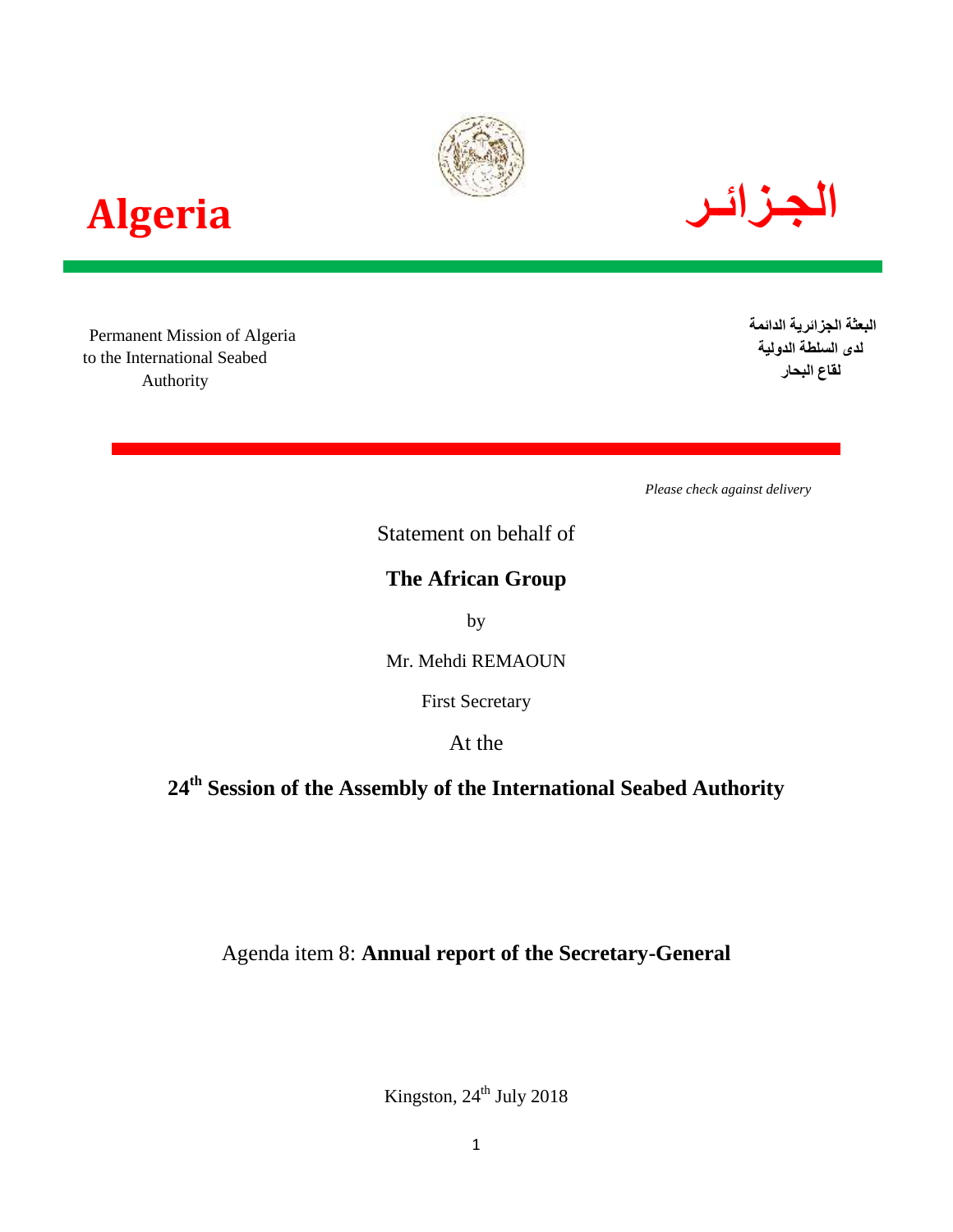## **Mr. President,**

I have the honour and privilege to deliver this statement on behalf of the African Group.

Please accept the African Group's heartiest congratulations on your election to the Presidency of the 24th Session of the Assembly of the International Seabed Authority.

In the same vein, we also congratulate the Members of the Bureau on their election. We are confident that you will steer the proceedings of the Assembly to a successful conclusion and we assure you of our full support and cooperation.

I am also pleased to convey the African Group's deepest appreciation to your predecessor, Mr. Eugenio João Muianga of Mozambique.

The African Group wishes to express its gratitude to the Government and people of Jamaica, for the traditional hospitality extended to us. We would like also recognize the presence of Jamaica State Minister for Foreign Affairs and Foreign Trade, Senator the Hon. Pearnel Charles Jr.

#### **Mr. President,**

The African Group would like to congratulate the Secretary-General, Mr. Michael Lodge, on the job well done by producing a report that provides a clear and comprehensive overview of the work of the Authority.

The Authority has embarked on a major and historical exercise of formulating a regulatory framework to administer and regulate the conduct of exploitation of mineral resources in the Area. This marks yet another significant milestone in its evolution towards the effective discharge of its mandate and responsibilities at the various stages of the development of activities in the Area.

The African Group was hoping that the first exploration contracts signed around 2001 and 2002 would proceed to the exploitation phase as the objectives of Part XI of the Convention would be realized only when we move to the mining phase that would, of course, be accompanied by benefit-sharing.

#### **Mr. President,**

We recognise the on-going work of the Authority on the exploitation code and the fact that the Authority has been entrusted with the implementation of the "common heritage of mankind" principle, which applies to resources beyond the limits of national jurisdiction.

The African Group welcomes the proposal made during the meeting between the Secretary-Generals of ISA and IMO, held earlier this year. It was then proposed to organize a joint meeting between the legal and scientific and technical teams of both organizations to discuss ongoing process of regulatory development as well as the need to understand each organization's legal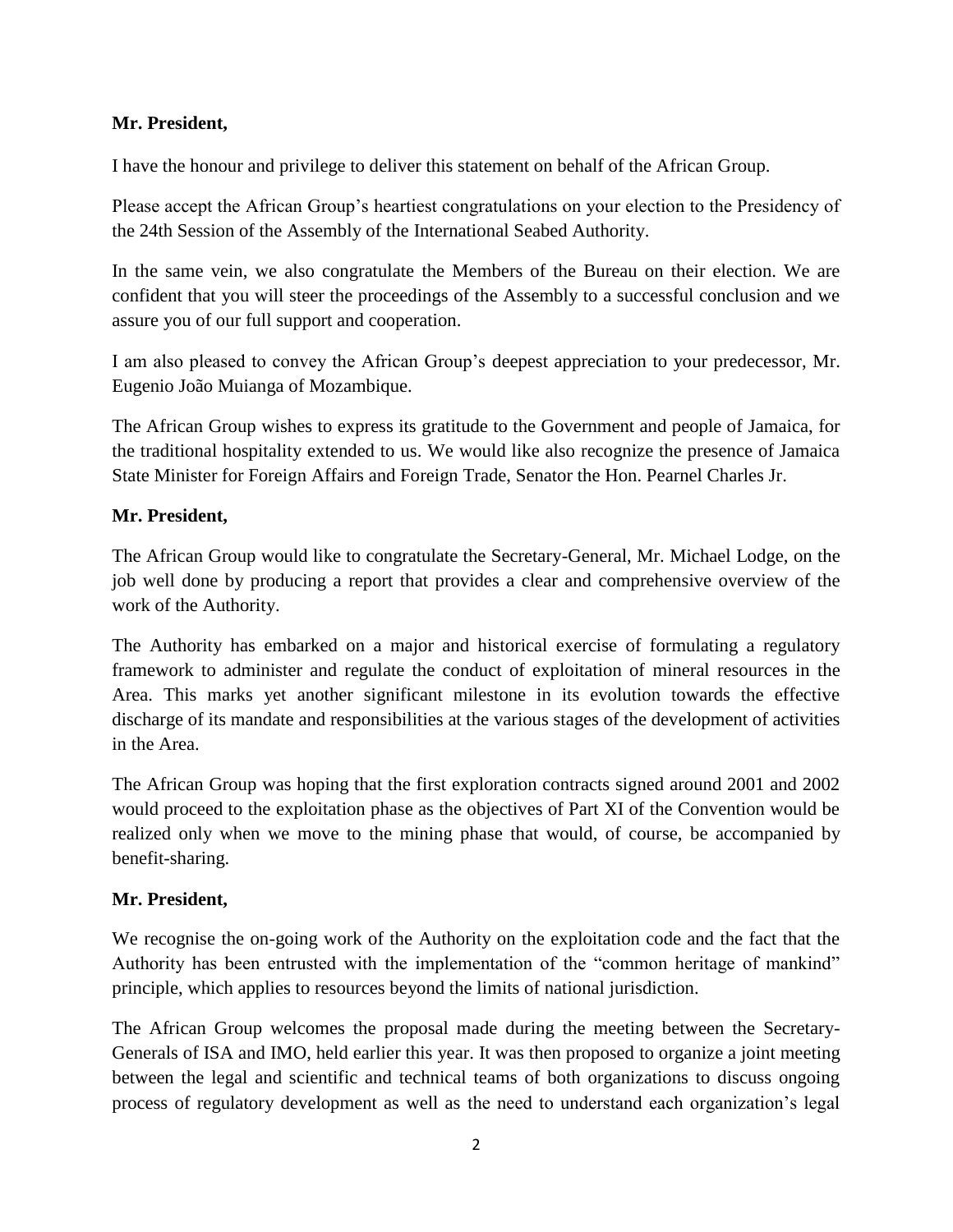and institutional functions and responsibilities in the context of issues related to activities in the Area and maritime transportation of the ore recovered from the Area. It is indicated in the Secretary-General's annual report that the Secretary-General of IMO offered to host such a meeting, which was scheduled to take place in June 2018. The African Group is wondering if this meeting was held, and would like to hear more on this issue.

The African Group appreciates the finalization of the necessary procedures for the Authority to become a sponsoring organization of the Joint Group of Experts on the Scientific Aspects of Marine Environmental Protection. We congratulate the Director of the Office of Environmental Management and Mineral Resources on his appointment by the Secretary-General as the Authority's technical secretary participating in the Joint Group's Executive Committee. We look forward to the benefits of this adhesion to the different organs of the Authority in terms of enhanced scientific cooperation and expert advice in matters relating to the protection of the marine environment.

The Afican Group takes note with appreciation of the establishement of a Communications and Information Technology Steering Committee, as part of an improved governance structure to oversee the implementation and review of the communications and information technology plan and the evaluation and monitoring of other major projects of the Authority. We commend the Secretary-General for the first online live video streaming of the Assembly and Council meetings during this session. We hope this technique will be improved and utlized during all ISA sessions.

## **Mr. President,**

The legal regime for the common heritage of mankind represents a major innovation, not only in the law of the sea, but also in international law in general. The regime turns into life, a revolutionary vision towards the sustainable development of mineral resources in the international seabed area and the sharing of benefits and responsibilities for all States, including the land-locked and geographically disadvantaged States.

The far-reaching positive implications as well as the benefits of this regime will be understood and appreciated even more, now that we are standing at a juncture where ocean-based economic development is at the top of the agenda for many Governments.

## **Mr. President,**

The African Group takes note of the draft Strategic Plan of the Authority and looks forward to its consideration later this week.

## **Mr. President,**

The African Group takes this opportunity to acknowledge and appreciate the financial contributions made by member countries, contractors and other stakeholders to the two Voluntary Trust Funds established by the Authority, that have enabled participation of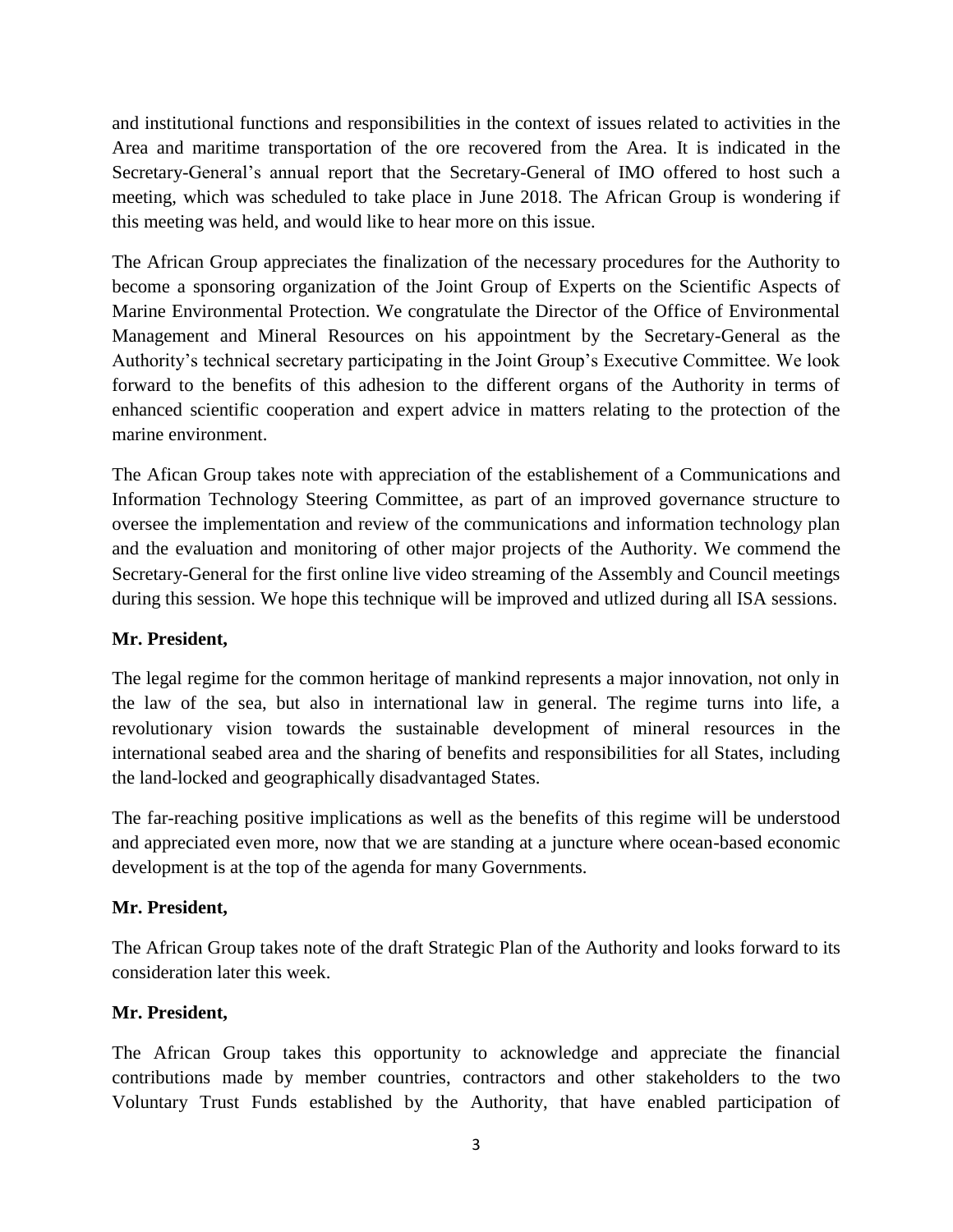representatives and experts from developing countries in the additional meeting of the Council this year and sessions of the Legal and Technical Commission and the Finance Committee.

For the period of this report, we thank Global Sea Mineral Resources, UK Seabed Resource Development, NORI and Ocean Mineral Singapore for their contributions to the Voluntary Trust Fund established last year to support the participation of members of the Council from developing States. We also thank Argentina, China and the United Kingdom for their contributions to the Voluntary Trust Fund for the members of the LTC and the Finance Committee. However, the African Group has noted the sustainability of this Voluntary Trust Fund is in jeopardy. We would like therefore to urge member States and observers to look into ways to ensure that the level of the fund is improved. We also urge other States, the Contractors, technical organisations, non-governmental organizations and philanthropic organizations to also consider making contributions to the Fund.

We commend Norway as well as Pew Charitable Trusts for the financial pledges annouced last week and encourage others to do the same.

The Group appreciates the increase in capacity-building opportunities provided and funded by Contractors, as well as the continuing efforts made possible by the Authority's Endowment Fund. We are of the view that the strengthening of research capacities of developing countries is absolutely a necessary parameter for access to the sustainable development of living and nonliving resources and the protection of the marine environment in areas beyond national jurisdiction. This is the reason why one of the immediate non-monetary benefits resulting from the implementation by the Authority of Part XI lies in the training opportunities for personnel of developing member States of the Authority.

## **Mr. President,**

The African Group would like to recall that last year, the first Ocean Conference took place and adopted a historical "Call for Action" political declaration.

The focus of the Conference was on concrete actions to implement SDG 14. We were happy to see that the Authority made seven voluntary commitments at this Conference, including two concerning Africa. The first one entitled "Mapping the Blue Economy of Africa to support decision-making, investment and governance of activities undertaken on the continental shelf and in adjacent international seabed areas", and the second voluntary commitment on "Fostering cooperation to promote the sustainable development of Africa's deep seabed resources in support to Africa's Blue Economy". In the context of the implemenation of the latter commitment in support to Africa's Blue Economy, launched in partnership with the African Minerals Development Centre, the African Group welcomes its commencement with the organization of a workshop to be held in Abidjan, Côte d'Ivoire, in October 2018 and looks forward to further steps to effectively implement these commitments.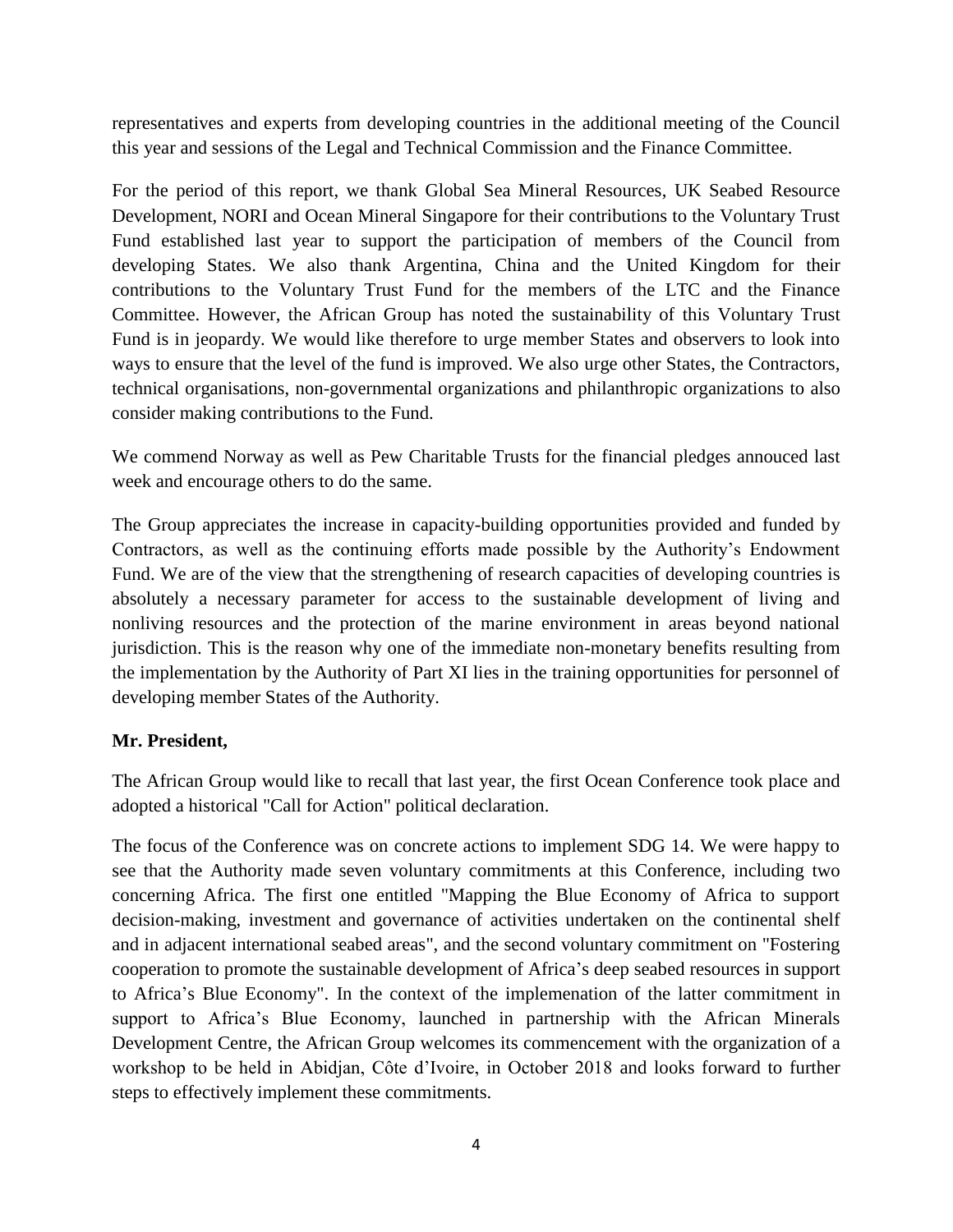The commitment of Africa towards ocean cannot be overstated. The African Union 2063 Agenda gives an important place for African seas and oceans, it also provides for developing strategies to grow the African Blue ocean economy. The African Union Assembly also declared the decade of 2015-2025 as the Decade of African Seas and Oceans, and 25 July specifically as African Day of Seas and Oceans. The African Mining Vision is Africa's own response to tackling the paradox of great mineral wealth existing side by side with pervasive poverty.

We would like to remind that Kenya will host a High-Level Conference on Sustainable Blue Economy, from 26 to 28 November of this year, in Nairobi. The theme of the conference is the Blue Economy and the 2030 Agenda. It will focus on new technologies and innovation for oceans and seas as well as the challenges, potential opportunities, priorities and partnerships.

#### **Mr. President,**

The Preparatory Committee on the elements of a draft text of an international legally binding instrument under UNCLOS on the conservation and sustainable use of marine biodiversity of areas beyond national jurisdiction (BBNJ) concluded successfully its mandate last year.

The African Group played an active role in the elaboration and adoption of the recommendations of this Preparatory Committee, and the Group will continue to play an active role during the upcoming sessions of the intergovernmental conference. The first session will take place next September. We look forward to a constructive engagement from all parties.

The process towards the negotiation and adoption of a new international legally binding instrument on marine biodiversity under UNCLOS is now one of the most significant in international environmental law-making in the twenty-first century. It promises to address legal, governance and regulatory gaps in UNCLOS.

The application of the common heritage of mankind principle in the new instrument would serve both to promote a sustainable access regime and ensure a benefit-sharing regime. The sharing of benefits is the key element for which the common heritage of mankind principle is best known.

This principle was the main innovation included in UNCLOS. It is worth recalling that, on 30 April 1982, the Third UN Conference on the Law of the Sea adopted provisionally UNCLOS following a vote. The African Group was the only regional group that no member voted against or abstained during this vote. This demonstrates our historical attachment to this Convention.

As the American Professor John Noyes observes, benefit sharing reflects the idea of the need to promote the development of developing countries—an idea that is reflected in a multitude of international law instruments.

The rationale for a benefit-sharing element of the common heritage of mankind is captured in the famous statement of the then Permanent Representative of Malta to the United Nations,